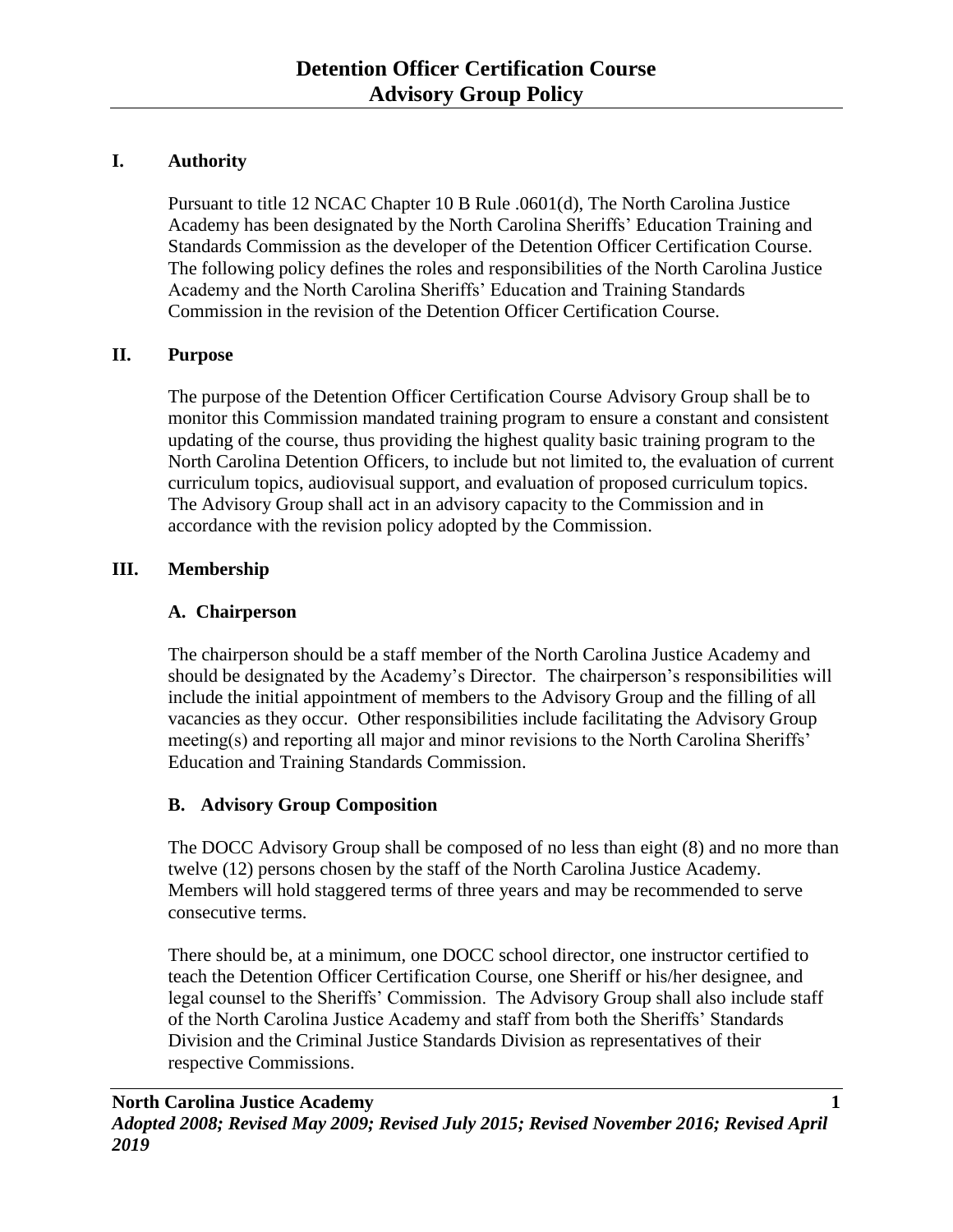At such time a vacancy occurs, the chairperson, in consultation with the other members, will recommend several individuals for membership to the Director of the North Carolina Justice Academy.

## **IV. Policy**

All major revision will be formulated and presented to the North Carolina Sheriffs' Education and Training Standards Commission for prior approval and action. All minor revision will be made by NCJA staff and distributed to school directors in a timely fashion and reported to the North Carolina Sheriffs' Education and Training Standards Commission.

#### **A. Major Revision**

Any revision of the training program which includes changes in hours, mandated testing and scoring, and any creation or deletion of topic area. Also includes are changes in training objectives, supplemental texts, and student performance criteria and evaluation. Any change in the curriculum that necessitates a change in the Administrative Code which includes but is not limited to topics, hours, and testing.

#### **B. Minor Revision**

Any revision of the training program which includes but is not limited to, changes in the law, videos, equipment and reference materials, typographical and content errors, changes in state-of-the-art techniques and procedures, and improvement of lesson plan content, optional texts, supplies and equipment, and changes in training objectives that do not significantly alter the lesson intent.

#### **V. Procedure**

#### **A. Comments/Feedback**

Feedback regarding Detention Officer Certification Course curricula changes will be obtained through but not limited to:

- 1. Post delivery reports given to the Sheriffs' Standards Division
- 2. Issues and/or concerns brought to the attention of the DOCC Advisory Group from trainers, school directors, and officers throughout the State.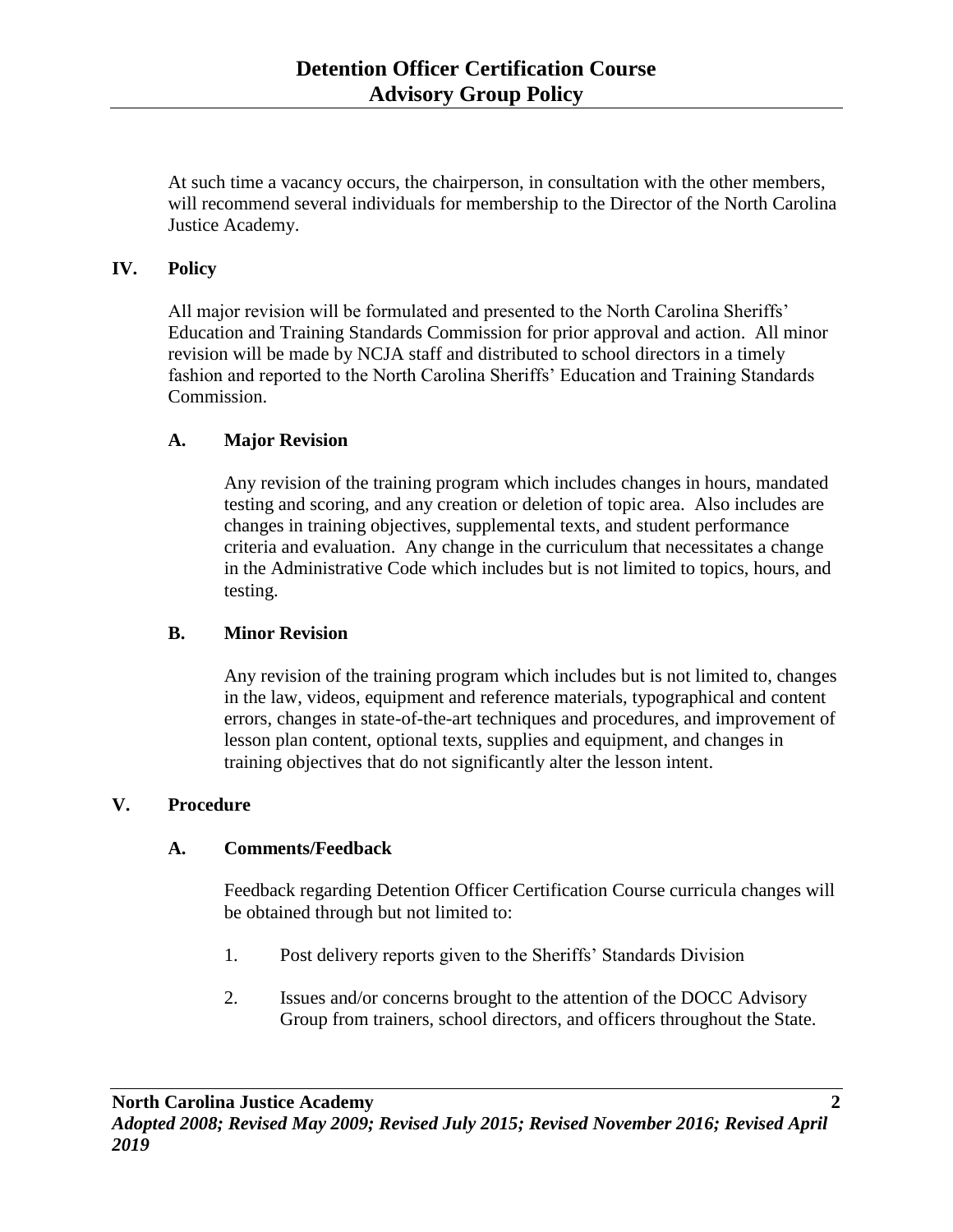- 3. Issues and/or concern brought to the attention of the DOCC Advisory Group submitted via the electronic revision form located on the North Carolina Justice Academy's DOCC webpage.
- 4. Issues and/or concerns brought to the attention of the DOCC Advisory Group Chairperson.

## **B. Curriculum Change**

Upon receiving or determining a recommended curriculum change, the chairperson shall request a proposal for the suggested change and then take a formal vote of the Advisory Group members to determine if the recommend curricula change should occur. A majority of the members present must be obtained in order to make such curricula change. The chairperson shall vote only in the event of a tie.

### **VI. Meeting/Attendance**

### **A. Meeting**

The Advisory Group will meet at a minimum annually and additionally depending on the scope of revision work. The members of the Advisory Group should solicit input from other school directors, Sheriffs, detention officers, and other criminal justice personnel in their respective areas in order to bring to the Advisory Group the needs and concerns from across the state.

## **B. Attendance**

- 1. Upon notification of meeting dates, members should indicate their ability to attend the meeting through e-mail to the chairperson.
- 2. If a member is unable to attend, the member shall designate a person to attend as a proxy member of the Advisory Group. If a member plans to send a proxy, the absent member shall notify the Advisory Group Chair in advance of the meeting that a proxy will be sent in his/her place. The designated proxy must be a designee from the represented member's organization. The proxy should be informed by the represented member of his/her stance on topics of discussion that may be brought up for a vote during the meeting.
- 3. If a member is unable to attend and fails to send a proxy member for two consecutive meetings, the member may be asked to step down from his or her position